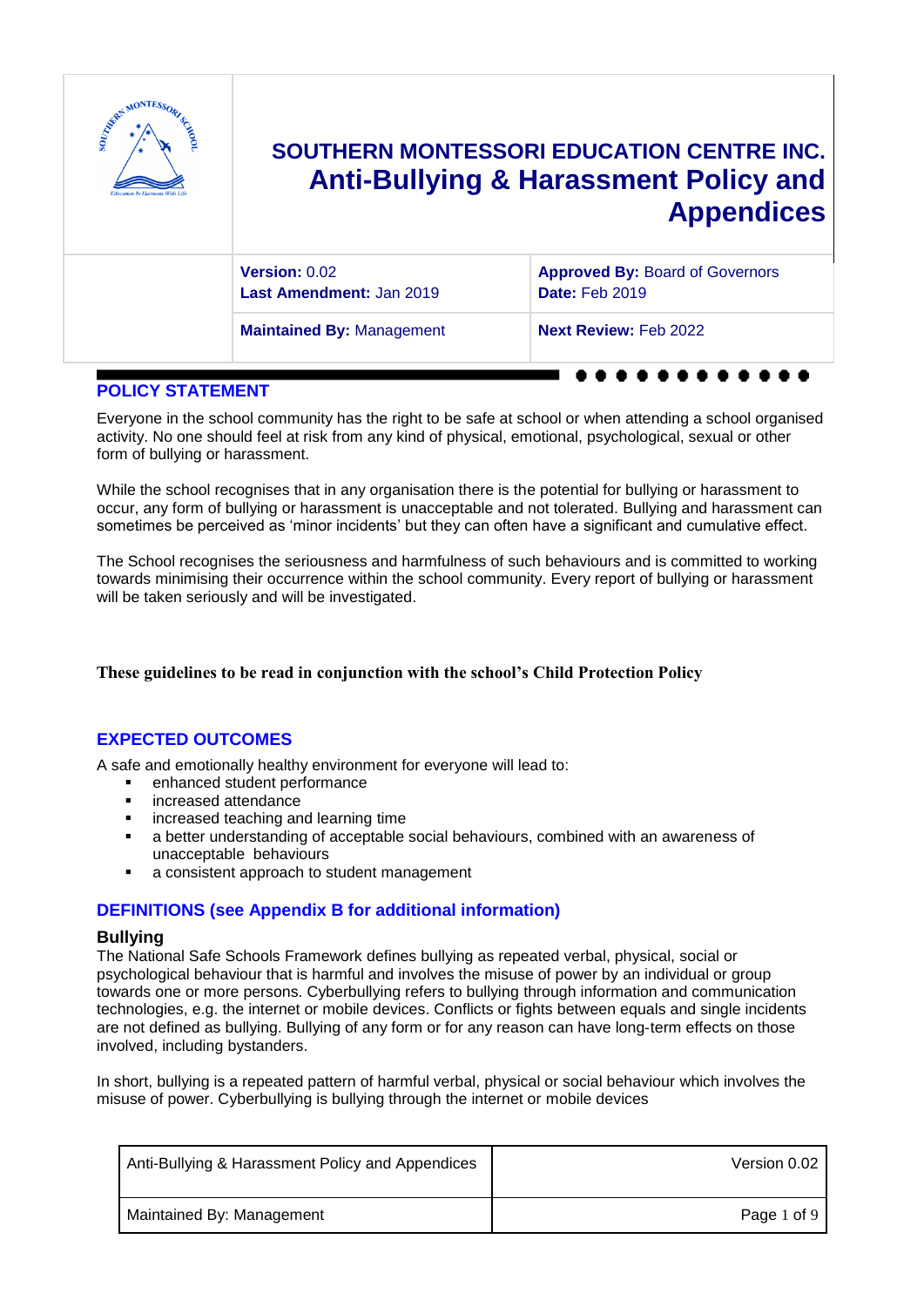

### **Harassment**

Harassment is behaviour that targets an individual or group due to their identity, race, culture or ethnic origin; religion; physical characteristics; gender; sexual orientation; marital, parenting or economic status; age; ability or disability and that offends, humiliates, intimidates or creates a hostile environment. Harassment may be an ongoing pattern of behaviour, or it may be a single act. Harassment may be directed randomly or towards the same person(s). It may be intentional or unintentional.

#### **Discrimination**

Discrimination occurs when people are treated less favourably than others because of their race, culture or ethnic origin; religion; physical characteristics; gender; sexual orientation; marital, parenting or economic status; age; ability or disability. Discrimination is often ongoing and commonly involves exclusion or rejection.

#### **Violence**

Violence is the intentional use of physical force or power, threatened or actual, against another person(s) that results in psychological harm, injury or in some cases death. It may involve provoked or unprovoked acts and can be a single incident, a random act or can occur over time.

#### **Sexual Harassment**

Sexual harassment is unwelcome sexual conduct which makes a person (male or female, of the same or opposite gender, same-sex attracted, bisexual or transgender) feel offended, humiliated and/or intimidated, where that reaction to the conduct is reasonable in the circumstances. Sexual harassment can be a single incident, repeated or continuous, direct or indirect, and take various forms.

### **PREVENTION -***Procedures for Minimising Bullying & Harassment*

*The school, as a whole, shares the responsibility for creating a safe and emotionally healthy learning environment characterised by mutually respectful relationships between all members of the school community. Therefore the school will develop and review its policies and guidelines to raise awareness and provide information about the need to work towards minimising the potential for bullying and harassment.*

### *TEACHERS are expected to:*

- create and maintain learning environments that provide opportunities for students to experience success
- create a safe, caring and orderly climate where students are supported in their growth towards selfdiscipline
- work with students, at the beginning of each year, to discuss the school's behaviour code and formulate guidelines for the orderly management of their classroom
- promote the development of responsible behaviours by incorporating and strongly encouraging student participation in decision-making, and where possible acting on their suggestions
- acknowledge and work towards eliciting responsible behaviour from each student
- encourage students to take responsibility for their own behaviour
- act quickly, and where possible using low profile techniques, to positively redirect inappropriate student behaviour

| Anti-Bullying & Harassment Policy and Appendices | Version 0.02 |
|--------------------------------------------------|--------------|
| Maintained By: Management                        | Page 2 of 9  |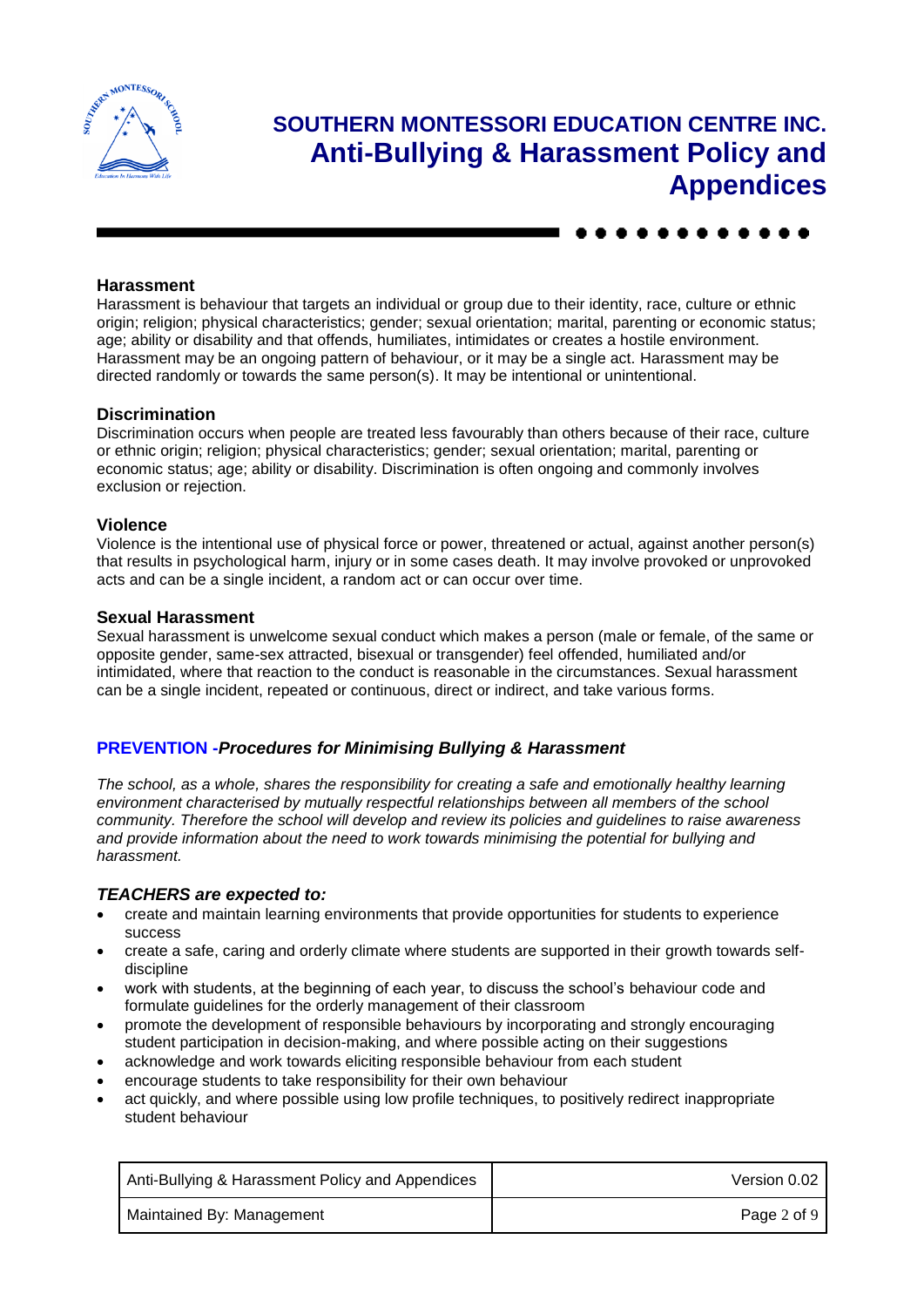

- model responsible and respectful behaviour
- *to work with students to assist them in developing skills and strategies to keep themselves safe, using anti-bullying/harassment programs such as:*
	- o *Program* Achieve, *by Michael Bernard (2001)*
	- o *Bully Off! By Paula Galey (2005)*
	- o *Bullying. No Way! (2014)<http://news.bullyingnoway.gov.au/Pages/Resources.aspx>*
- participate in professional development to enhance their own knowledge and skills so that they can successfully observe and guide students' behaviour.

### *PARENTS are expected to:*

- read and agree to support the school's behaviour code prior to accepting a position for their child at the school
- collaborate with the school to support their child's growth towards self-discipline and to help their child accept responsibility for his/her actions and encourage them to work to repair any hurt they have caused
- set an example in their dealings with staff and other members of the school community and act in accordance with the school's Positive Grievance Resolution Policy should a grievance arise
- avail themselves of opportunities to learn more about bullying and harassment and its effects through forums and parent information sessions run by the school

### *STUDENTS are expected to:*

- behave in a manner that ensures the teaching and learning process is maximised for themselves and others and which brings credit to the school
- accept increasing responsibility for their behaviour
- participate in curriculum opportunities to learn the skills of conflict resolution and decision-making
- participate in the establishment and review of classroom rules

### *Motivating Positive Change in Bullying & Harassment Behaviours*

In the case of students, the success of intervention requires the support and backup of parents working in partnership with the school therefore:

- parents will be informed that their child has been engaging in bullying or harassment and a meeting arranged
- together, school and parents will establish a management plan to raise the child's awareness of why his/her behaviours are inappropriate
- consequences will be imposed
- a set of sanctions will be agreed and actioned if rules about bullying and harassment are broken in the future
- parents may be referred to an outside agency for counselling and support
- the school will inform all those involved in an incident about what actions are being taken
- where appropriate, the teacher and the other children in the class will acknowledge and support the student's positive changes in behaviour

| Anti-Bullying & Harassment Policy and Appendices | Version 0.02 |
|--------------------------------------------------|--------------|
| Maintained By: Management                        | Page 3 of 9  |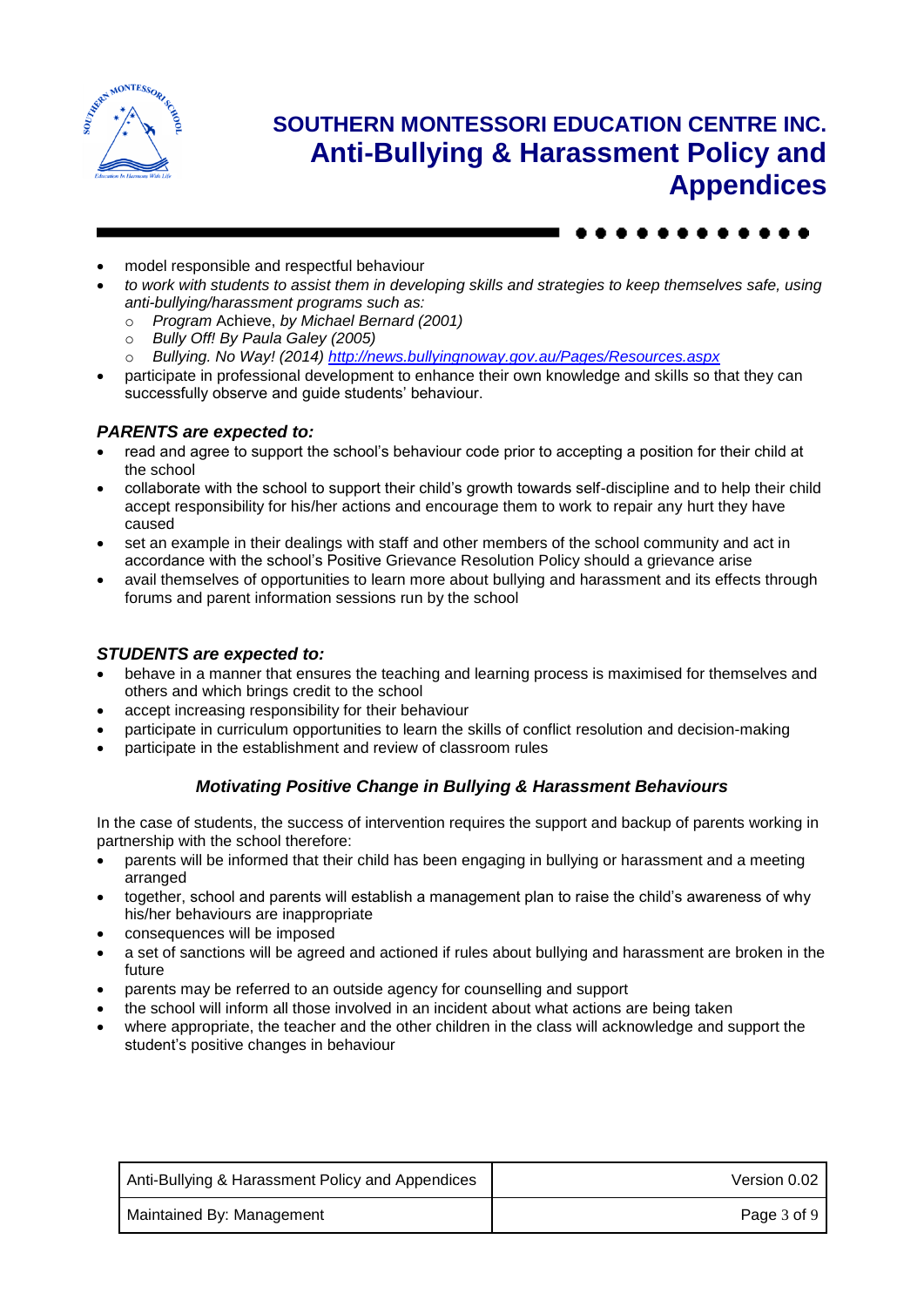



If a member of the school community is being bullied or harassed by a person or group, they should adopt the following procedure:

### **Make a Personal Resolution**

- with as little emotion as possible, tell the person bullying or harassing you that their actions are unwanted, contrary to school policy and / or illegal. The offender is usually aware of the school policy and the reminder may be enough to stop them
- tell a trusted person and seek confidential advice
- if the problem continues, make a formal complaint

### **Make Formal Complaint**

- every complaint will be taken seriously and will be investigated thoroughly
- the complainant may lodge a formal complaint with the class teacher or any other member of staff with whom they feel at ease
- a record will be made of each formal complaint
- the person accused of bullying or harassment will be interviewed. At the interview the offending behaviour will be described and an explanation given of how this behaviour is affecting the other person
- an opportunity will be given for the complainant to express their feelings and be included in the resolution of the issue/s
- an opportunity will be given for the offender to repair the hurt they have occasioned
- an agreement to discontinue this behaviour will be sought
- teacher/s will follow up both the person lodging the complaint and the perpetrator to ascertain adhesion to the agreement
- if the bullying/harassment recurs or continues a meeting will be scheduled with the principal and if deemed necessary, an outside mediator will be consulted

### **Consequences**

Consequences may be applied at any stage depending on the severity of the bullying/harassment and the circumstances surrounding it.

If you have been guilty of harassing another individual:

- $\blacksquare$  the victim may ask you to stop
- cease immediately and consider how your present behaviour could be perceived by others
- **vou may need to consider seeking help.**
- if you are a student consider talking to your parents and /or a trusted teacher
- if you are a staff member, parent or volunteer consider talking to a trusted colleague or friend or contacting a counsellor through the ACCESS program

The consequence of harassing others may include:

- having counselling with the person involved by the class teacher and / or the Principal
- counselling referral may be recommended

| Anti-Bullying & Harassment Policy and Appendices | Version 0.02 |
|--------------------------------------------------|--------------|
| Maintained By: Management                        | Page 4 of 9  |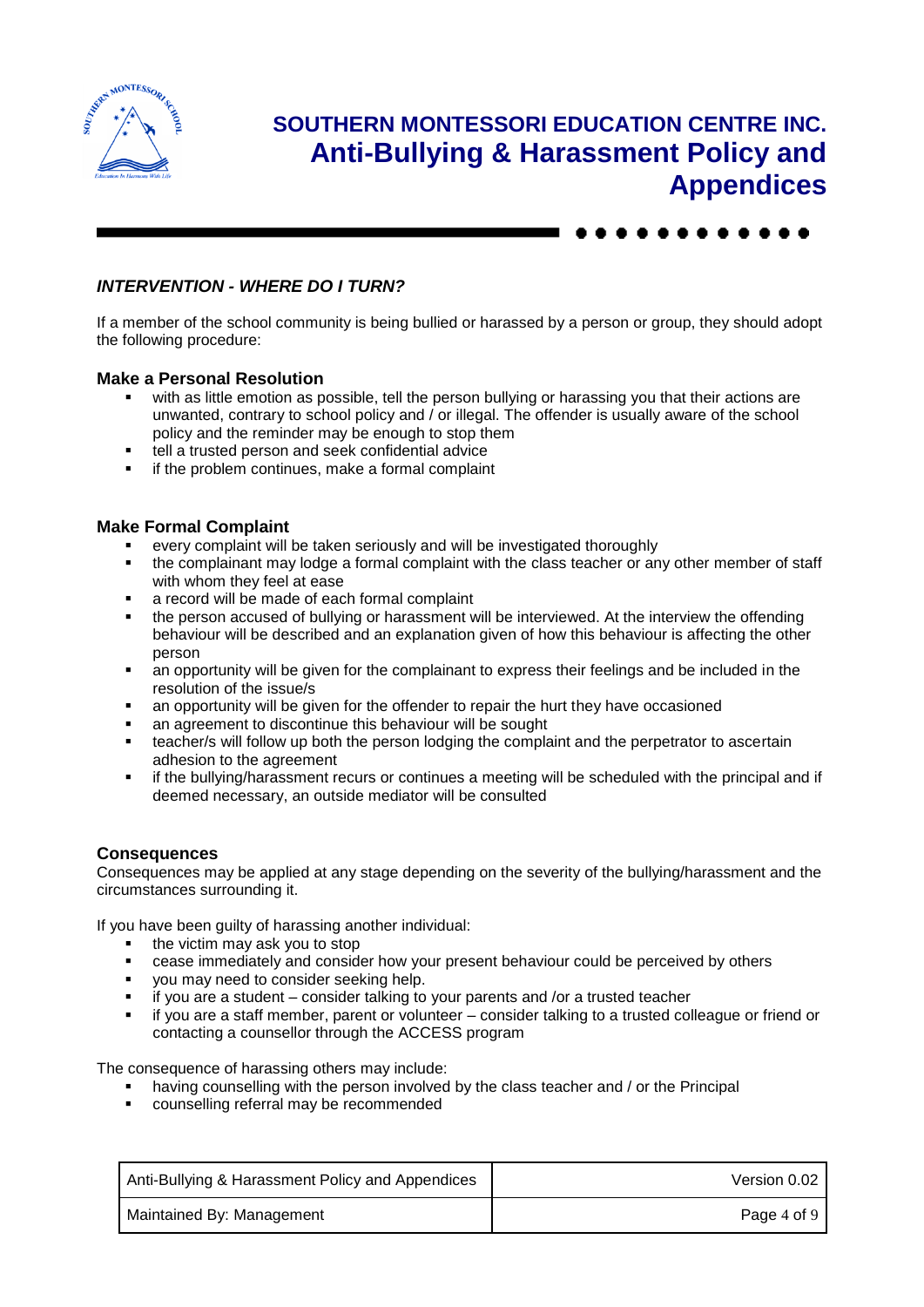

- **•** having your name and the name/s of the person/s you were bullying or harassing recorded and having your behaviour closely monitored
- if you are a student in school or out of school suspension
- if you are staff member you may face disciplinary action
- if you are a parent or volunteer your presence in the school may be subject to supervision
- expulsion

| Anti-Bullying & Harassment Policy and Appendices | Version 0.02 |
|--------------------------------------------------|--------------|
| Maintained By: Management                        | Page 5 of 9  |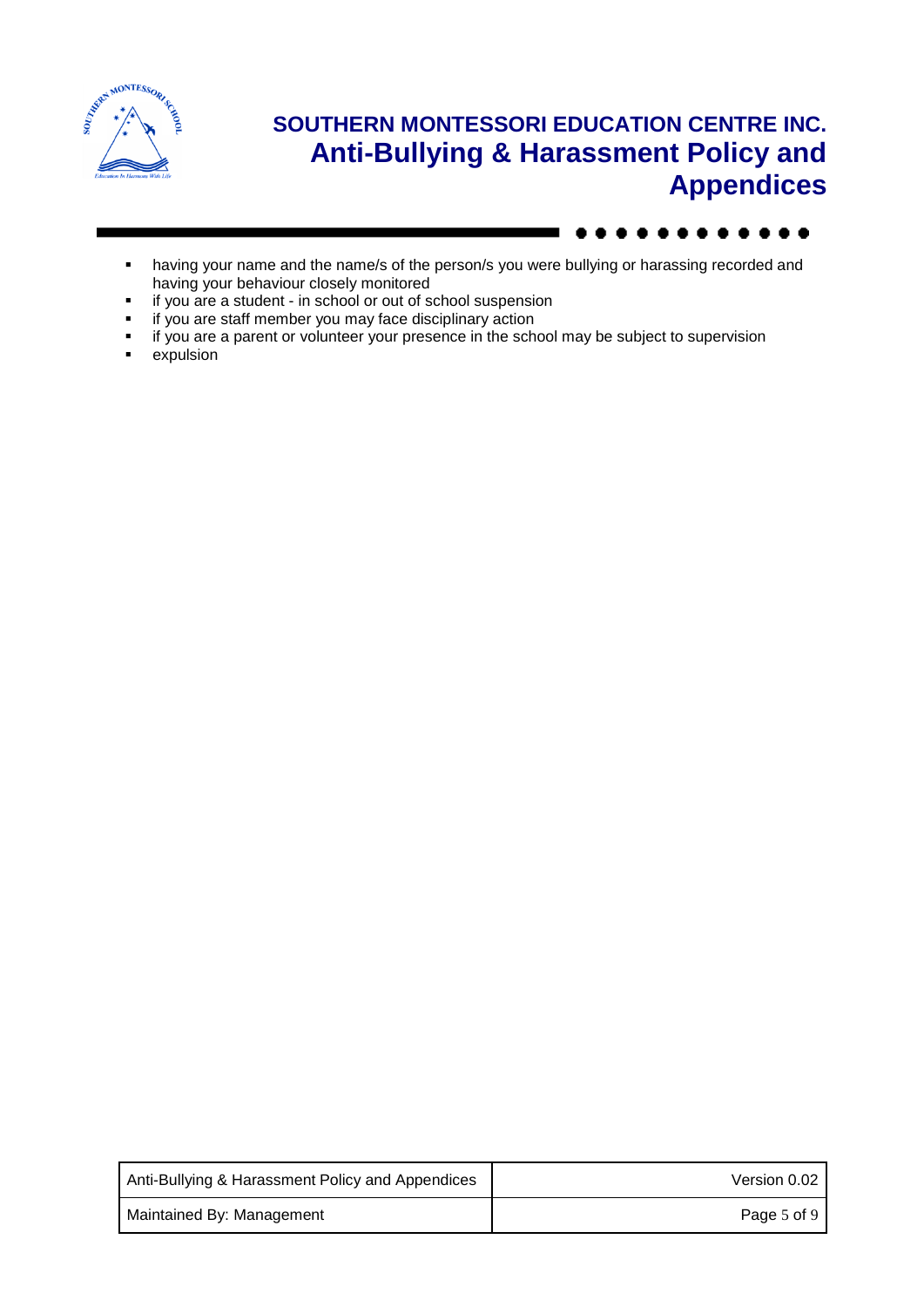

## *Appendix A: GUIDELINES FOR MEMBERS OF THE SCHOOL COMMUNITY*

### **If you are being bullied or harassed, you could:**

- tell the person/s that you don't like it and that you want them to stop it and leave you alone
- talk it over with friends, parents, teacher someone you trust who will help you
- report the incident letting people know how you feel is not 'dobbing'.
- if confronted, stay calm and walk away from the person or area
- look for support from those nearby
- talk about bullying and harassment openly
- make an effort to be with people who don't bully or harass others
- make an effort to avoid high risk places
- stay calm and try not to react as this can make you a more interesting target

### **If you are being bullied or harassed you have a right to:**

- be taken seriously
- be helped to feel safe; this may be assisted by the presence of a support person when discussing the unwanted behaviour
- have your privacy and confidentiality observed
- have the policies and procedures in circumstances of bullying or harassment explained to you
- be kept informed of the investigation's process
- be included in any resolutions arising out of an investigation of the complaint

### **If you observe bullying or harassment behaviour you should:**

- refuse to participate in the behaviour
- support the person being bullied or harassed and encourage them to tell someone
- speak to a teacher on their behalf if necessary
- tell the bully to stop, let them know their actions are unacceptable
- NEVER obey a bully
- **not** support a 'code of silence'
- report the incident

### **If you have been accused of being a bully or of harassing others you will:**

- be informed of the complaint made against you
- have the policies and procedures in circumstances of bullying or harassment explained to you
- be invited to make a response
- be supported and advised by people of your choice
- have your privacy protected and confidentiality observed
- be treated fairly

### **If you continue to bully or harass others you may:**

| Anti-Bullying & Harassment Policy and Appendices | Version 0.02 |
|--------------------------------------------------|--------------|
| Maintained By: Management                        | Page 6 of 9  |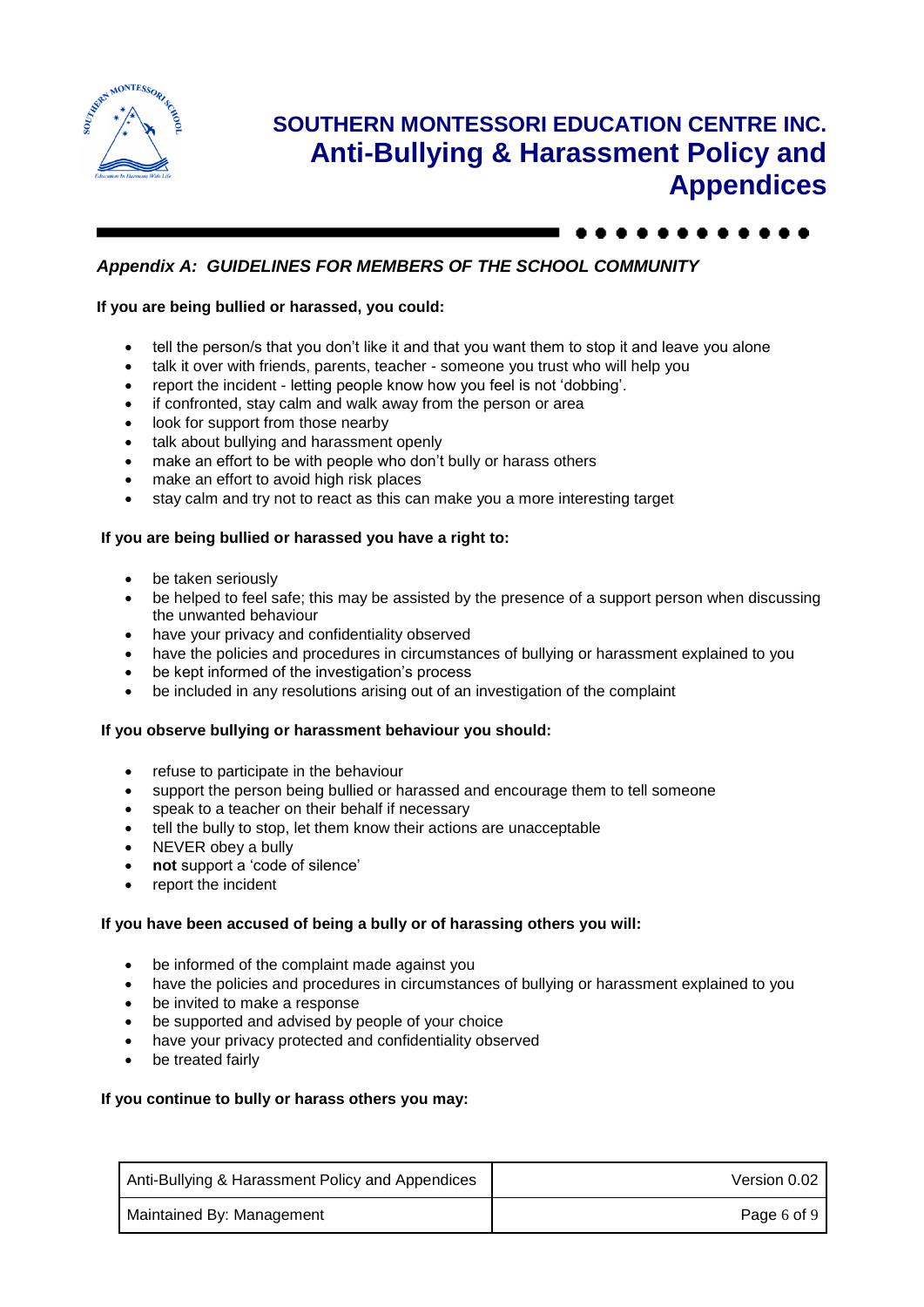

- be asked consider ways in which you could repair the hurt you occasioned.
- be referred to a counsellor
- have to agree to a behaviour management plan
- be suspended to asked to leave the school community

### **INFORMATION FOR PARENTS**

#### **If you know or suspect your child is being bullied:**

- encourage your child to talk it through as far as he or she wants to so you can get the basic facts straight; listen to the child
- keep an open mind, remembering you are only hearing one part of the story
- ask questions gently and involve the child in making decisions about what to do
- contact the school once you have established a clear picture of the situation and how you and your child would prefer to handle it
- discuss with school staff the strategies you and your child have already developed and record ideas and new strategies the school may have for you
- make a follow-up date to review progress.

| Anti-Bullying & Harassment Policy and Appendices | Version 0.02 |
|--------------------------------------------------|--------------|
| Maintained By: Management                        | Page 7 of 9  |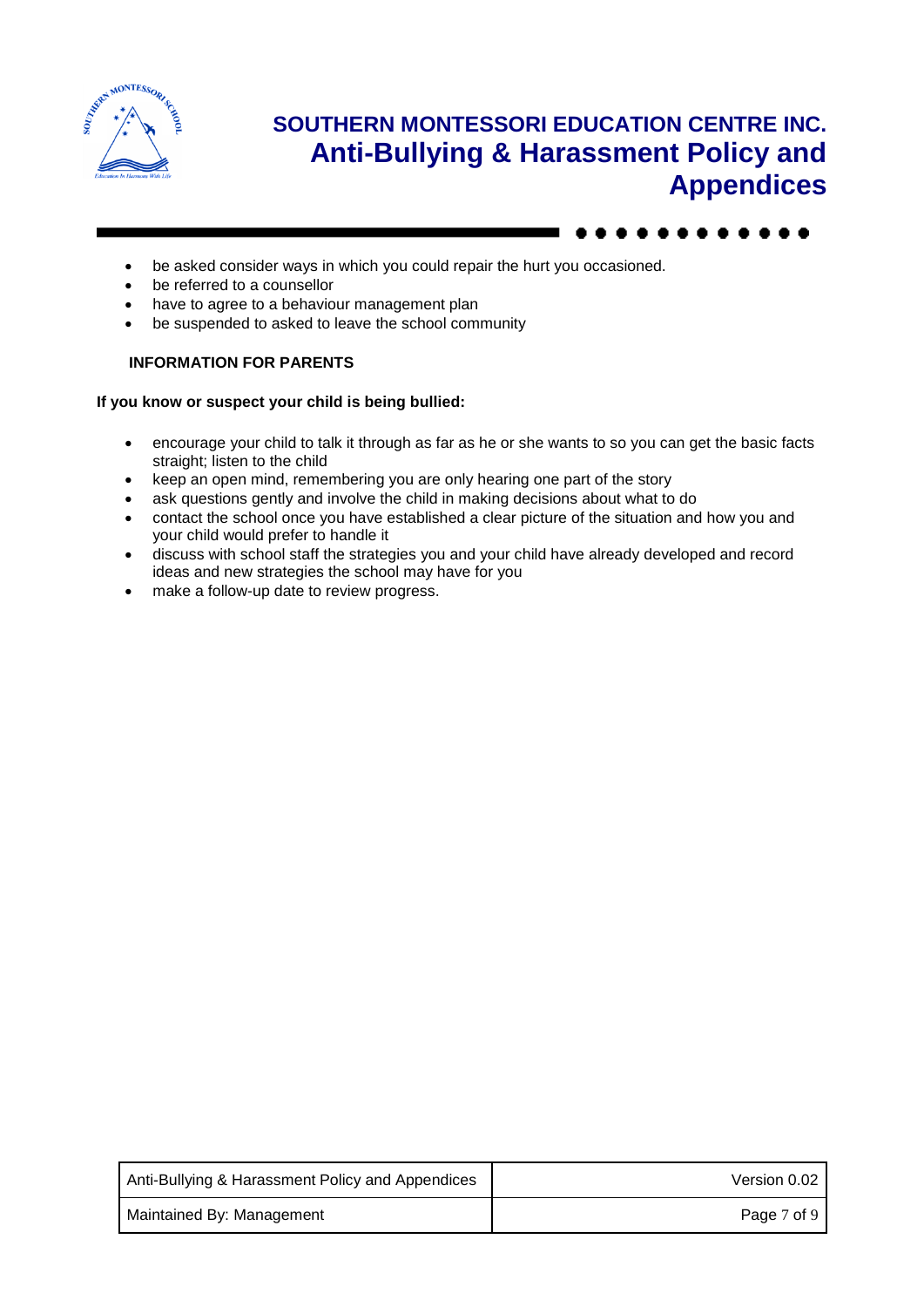

## *Appendix B: TYPES OF BULLYING – ADDITIONAL INFORMATION*

### **Overt bullying**

Overt bullying (sometimes referred to as face-to-face or direct bullying) involves physical actions such as punching or kicking or overt verbal actions such as name-calling and insulting.

### **Covert bullying**

Covert bullying (sometimes referred to as indirect bullying) is a subtle type of non-physical bullying which isn't easily seen by others and is conducted out of sight, and therefore often unacknowledged by teachers. Covert bullying behaviours mostly inflict harm by damaging another's social reputation, peer relationships and self-esteem.

Covert bullying can include repeatedly:

- using hand gestures and weird or threatening looks
- whispering, excluding, turning your back on a person
- blackmailing, spreading rumours, threatening, stealing friends
- breaking secrets, gossiping, criticising clothes and personalities

**Cyberbullying** *can be conducted in many ways, using different media including:*

- the sending of abusive texts or emails
- taking and sharing unflattering or private images, including naked or sexual images
- posting unkind messages or inappropriate images on social networking sites
- excluding individuals from online chats or other communication
- assuming the identity of the victim online and representing them in a negative manner or manner that may damage their relationship with others
- repeatedly, and for no strategic reason, attacking players in online gaming

Like other forms of bullying such as verbal abuse, social exclusion and physical aggression, cyberbullying has the potential to result in the target of bullying developing social, psychological and educational issues.

While cyberbullying is similar to real life bullying it also differs in the following ways:

- it can be difficult to escape and invasive—it can occur 24/7 and a person can be targeted while at home
- it can involve harmful material being widely and rapidly disseminated to a large audience, for example, rumours and images can be posted on public forums or sent to many people at once
- it can provide the bully with a sense of relative anonymity and distance from the victim, so there is a lack of immediate feedback or consequences

## *EXAMPLES of BULLYING and HARASSMENT INCLUDE (but are not limited to)*

- physical: hitting, pushing, touching, grabbing, looks, stares, facial expressions, gestures, spitting, taking or damaging property
- verbal or written: spoken or written insults, threats, suggestive comments, name-calling, unfair criticism, spreading rumours
- cyber: using e-mail, voice and text messaging, social networking sites, photographic and video images
- graffiti: using pictures, tags or words

| Anti-Bullying & Harassment Policy and Appendices | Version 0.02 |
|--------------------------------------------------|--------------|
| Maintained By: Management                        | Page 8 of 9  |